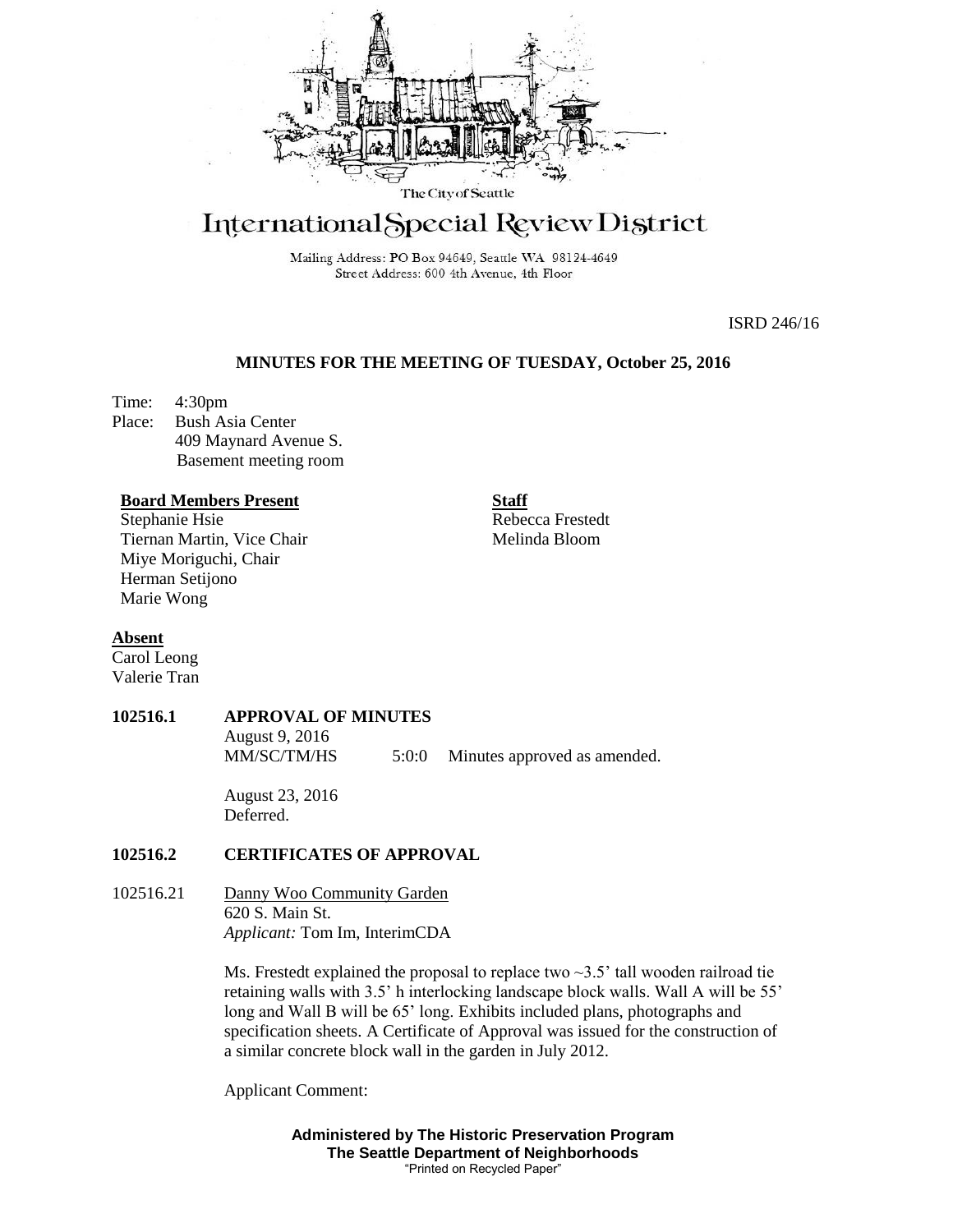Tom Im, InterimCDA, said it is one of the walls built in 1975; about  $12' - 13'$  of the original 20' have been replaced already.

Will Schrader, InterimCDA, explained the ongoing reconstruction project to upgrade the stone walls. He said the existing walls have been failing and need to be replaced. He explained the new materials  $-17$ "w x 112"d x 6" h interlocking stone blocks; part of the wall will be buried and include drainage to prevent buckling. He said there will be compacted aggregate at the base, locking flange, and woven filter fabric.

Responding to clarifying questions the applicants explained that some buckled walls have already collapsed.

Public Comment: There was no public comment.

Board Discussion:

Ms. Hsie said it is consistent with what is there.

Ms. Moriguchi called it straightforward.

Action: I move that the International Special Review District Board approve a Certificate of Approval for design, as proposed.

The Board directs staff to prepare a written recommendation of approval, based on consideration of the application submittal and Board discussion at the October 25, 2016 public meeting, and forward this written recommendation to the Department of Neighborhoods Director.

This action is based on the following: The proposed design meets the following sections of the **International Special Review District Ordinance and applicable Guidelines:**

**SMC 23.66.030 – Certificates of Approval – Application, review and appeals**

**SMC 23.66.336** – **Exterior building finishes A. General requirements. B. Asian Design Character District.**

1. **Materials.** Earthen materials such as brick, concrete, stucco and wood are preferred. **Secretary of the Interior's Standards #9 and #10**

MM/SC/HS/TM 5:0:0 Motion carried.

102516.22 Right-of-Way on Dearborn from  $6<sup>th</sup>$  Ave. S. to  $12<sup>th</sup>$  Ave. S. *Applicant:* Sandra "Sam" Woods, SDOT

> Ms. Frestedt explained the proposed right-of-way alterations to facilitate construction of a protected bike lane. Alterations include revision to channelization and design of traffic islands, including the addition of two new traffic islands. Exhibits reviewed included photographs, plans and samples.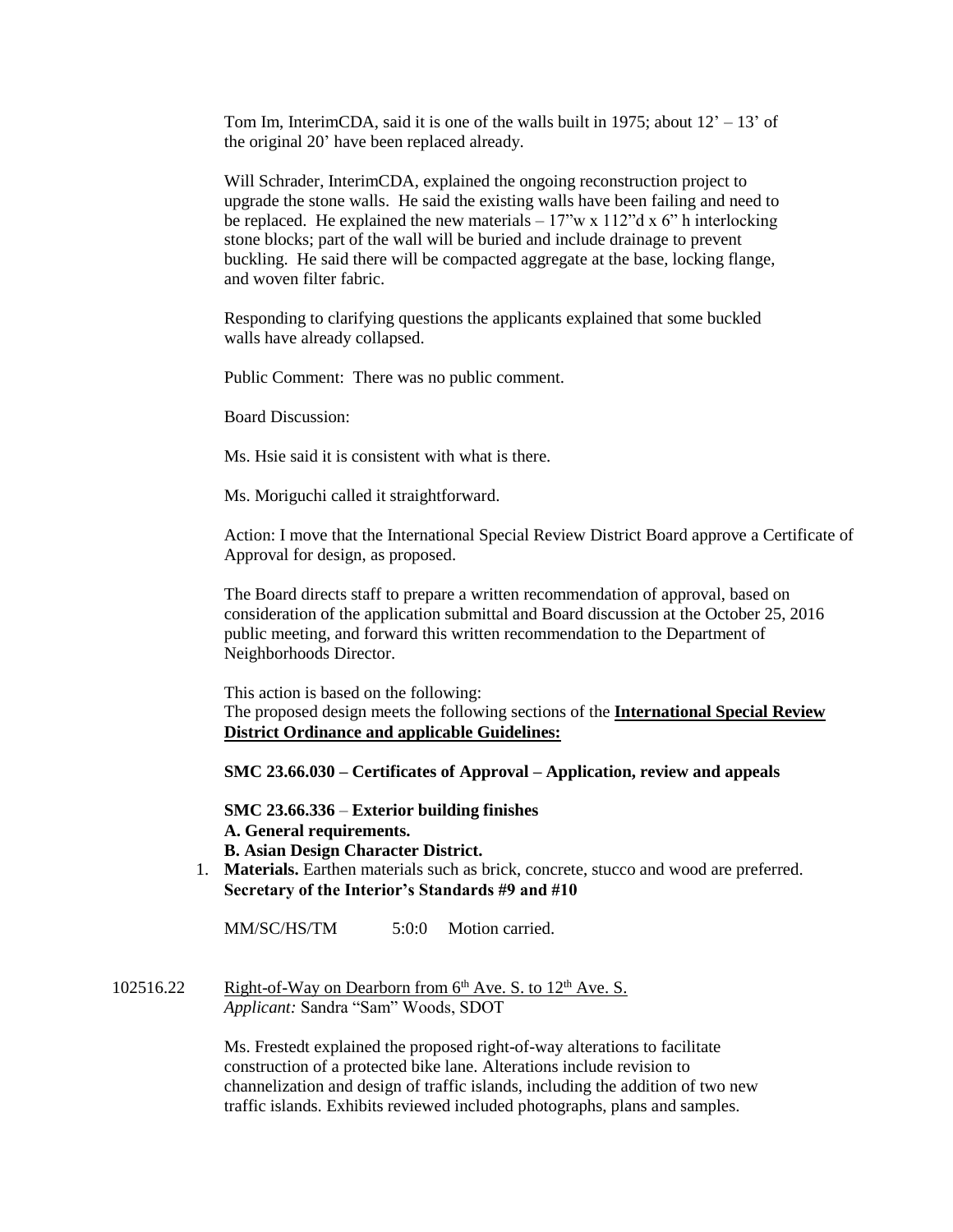Applicant Comment:

Sam Woods walked board members through the application materials and explained the plan to make better use of the "curb-to-curb" space on Dearborn Street from  $6<sup>th</sup>$  Avenue to Rainier; noting that only the segment from  $6<sup>th</sup>$  Ave. S. to  $12<sup>th</sup>$  Avenue S. is located in the ISRD. She said the existing bike lane has been there since 1974. She said they will maximize the right of way and reallocate lanes; the two way turn lane is gone. She said that at Maynard is a heavy left hand turn spot and there is a dedicated left turn lane there. She said there is no protected left lane. She said that Maynard connects to Airport Way. She said that there will be a pretty big change at  $7<sup>th</sup>$  Ave. S. She explained that it was a wide double right lane turn. It will be changed to a single right turn, with a buffer. The stop bar was moved to the corner to increase visibility for the driver. Green paving pavement marking at driveways. She explained the bike lane will be 6' wide with a 3' wide buffer; the outside lane next to the buffer is 11'. She said they will tweak the signal timing to keep traffic flowing. She said that two new islands will be added and one large one will be removed. She said there will be no changes to Dearborn east bound; only west bound. She said bike signals will be installed on existing traffic light structure / poles.

Public Comment: There was no public comment.

Board Discussion:

Ms. Moriguchi said that they are important improvements that will slow traffic and improve safety for cyclists.

Mr. Martin said it is nice to see the green paving. He said he has tried biking on Dearborn and finds it frightening, particularly near the  $7<sup>th</sup>$  & I-5 ramp. He said this will benefit pedestrians as well as it will get bikes off the sidewalks.

Ms. Moriguchi asked the duration of the project.

Ms. Wood said they will break it into sections starting with  $6<sup>th</sup>$  through  $9<sup>th</sup>$ avenues. 9<sup>th</sup> to Rainier will be completed next year. She said that the rest of Dearborn will be repaved in 2018; if they find these changes are not workable they will have the opportunity to make changes at that time. She said there will be no street closures and they will maintain at least one lane of traffic during the work.

Action: I move that the International Special Review District Board recommend approval of a Certificate of Approval for Street Use on S. Dearborn Street between 6<sup>th</sup> Ave. S. and  $12<sup>th</sup>$  Ave. S.

The Board directs staff to prepare a written recommendation of approval, based on consideration of the application submittal and Board discussion at the October 25, 2016 public meeting, and forward this written recommendation to the Department of Neighborhoods Director.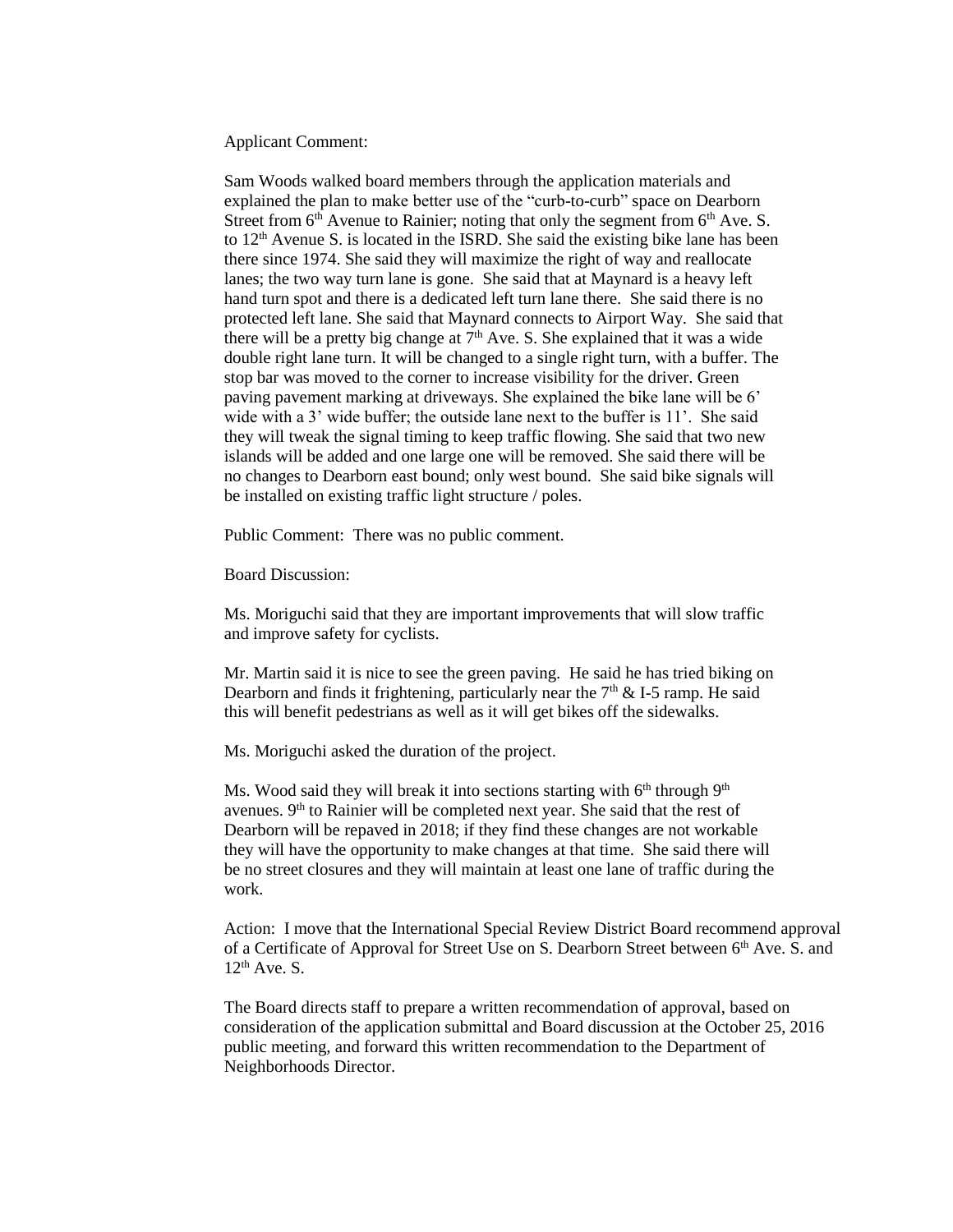This action is based on the **following applicable sections of the International Special Review District Ordinance and Design Guidelines:** 

**SMC 23.66.302 – International Special Review District goals and objectives SMC 23.66.334- Streets and sidewalks Secretary of Interior's Standard #9 & #10**

MM/SC/TM/MW 5:0:0 Motion carried.

102516.23 605 ½ S. Main St. – Panama Hotel *Applicant*: An Huynh, SCIDPDA

> Ms. Frestedt explained the proposed replacement of an entry gate to the historic bathhouse (sento) on the west façade. Exhibits included plans, photographs and renderings. The Panama Hotel was constructed in 1910. It is a contributing building within the National Register District. The Panama Hotel was also designated a National Historic Landmark in 2014, a rare honor. The Hashidate Yu Bathhouse is an intact historic feature of the building and one of the few remaining within the country.

Applicant Comment:

An Huynh, SCIDPDA, explained the proposal to replace the existing chain link fence gate with a black powdercoated iron gate. She said that it will have a replicate historic sign for the insignia that will send a message about the historic importance of the space. She walked the board through the packet and identified existing conditions and the location of the gate now. She said it is installed into the ground not the building as will the new gate. She said the new gate will swing inward because of the slight slope. She said the kanji characters will be on the gate; she will make sure the words are correct and will add it to the drawing. She said attachment will be into concrete and they will not penetrate the brick. She said the powdercoat finish will be a semi-gloss.

Ms. Moriguchi asked for clarification on the kanji.

Lisa Geertsen, Firelight Forge, said the text will be shifted over to allow space for translation. She said that it is a background and foreground attached together; it will all be powdercoated – black on white.

Mr. Setijono said it is a nice looking gate and asked how it will be secured.

Jan Johnson, owner of the Panama Hotel, said she would prefer a padlock to a key lock, for security's sake. She said that they are trying to get as close to original look as possible.

Ms. Frestedt said that they looked at historic photos and haven't found a photo that shows the bathhouse entry, in detail.

Mr. Martin asked the meaning of the kanji characters.

Ms. Huynh said they mean 'dry' or 'dry up', and 'shower'. She said it was a laundry with wash and dry facilities.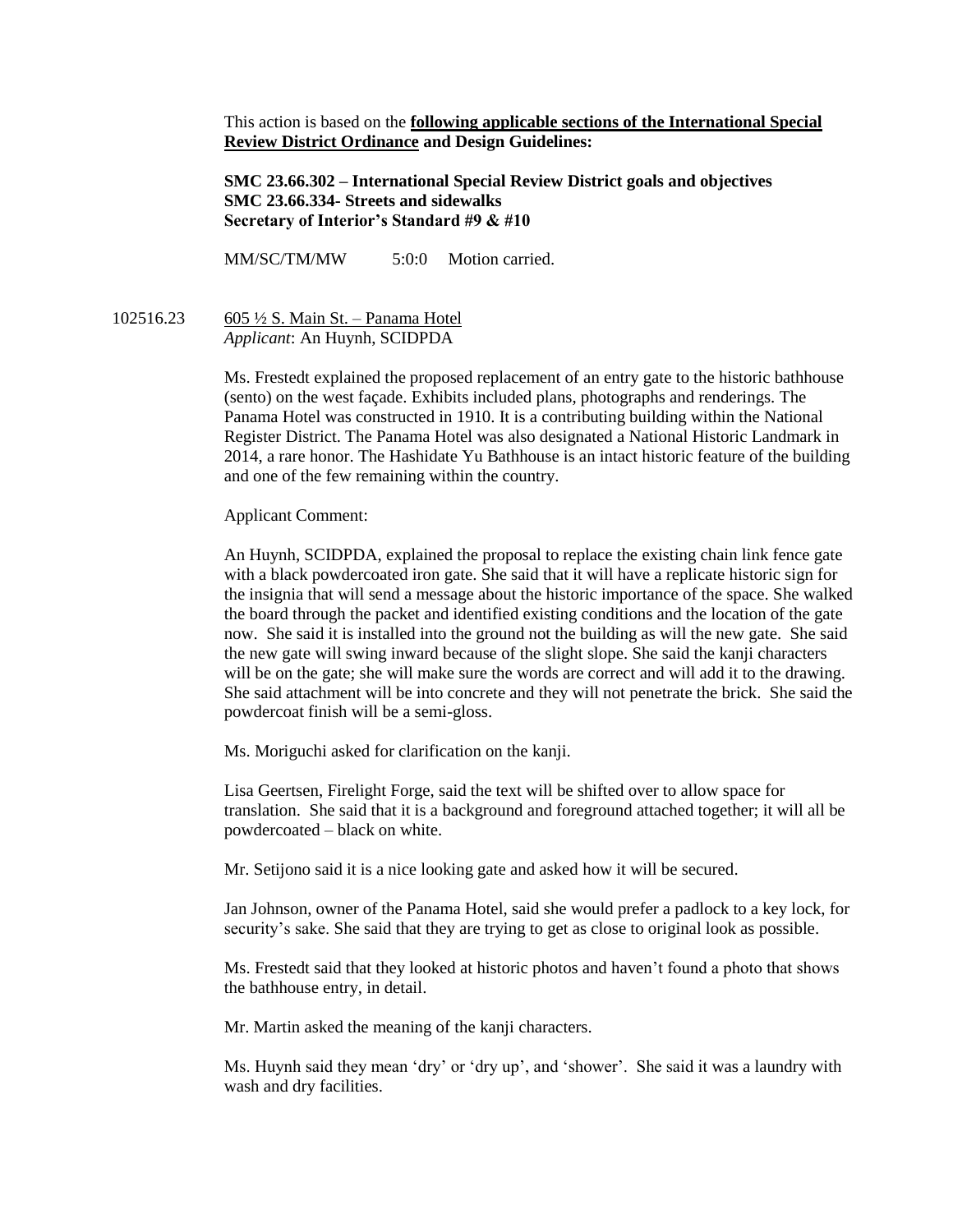Ms. Wong asked if there was any intention of adding a plaque or interpretive signage indicating that it is 'non-functioning' but is part of the historic fabric of neighborhood. She explained confusion at the store at Wing Luke Museum and the need for clarifying information on the history and that it is not a functioning store.

Ms. Johnson said there is information in the tea house but that a sign is a good idea. She said the whole building has stories; she said she would need help to do this but it is a good idea.

Ms. Geertsen said it is possible.

Ms. Wong said that she suspected that there was originally no exterior gate. She said she had previously spoken with a family member, Mr. Sana, who said they would just come in so there was likely no gate.

Public Comment: There was no public comment.

Board Discussion:

Ms. Moriguchi agreed with adding a small interpretive sign.

Ms. Frestedt said they could add kanji characters and interpretive panel or sign to gate and have that submitted to staff for final approval.

Ms. Moriguchi said she was ok with that.

Mr. Martin said it is a great example of a project that takes historic information and weaves it into other changes in the neighborhood. He said that it is a reinterpretation of an old sign - the extra legwork shows.

Ms. Hsie said there is art programming to do story telling about the Jackson Street connections in the planning phase.

Action: I move that the International Special Review District Board approve a Certificate of Approval for design, as proposed, with final design of kanji characters and interpretative panel or sign added to gate submitted to Staff for approval.

The Board directs staff to prepare a written recommendation of approval, based on consideration of the application submittal and Board discussion at the October 25, 2016 public meeting, and forward this written recommendation to the Department of Neighborhoods Director.

This action is based on the following: The proposed design meets the following sections of the **International Special Review District Ordinance and applicable Guidelines:**

**SMC 23.66.030 – Certificates of Approval – Application, review and appeals**

**SMC 23.66.336** – **Exterior building finishes A. General requirements. B. Asian Design Character District.**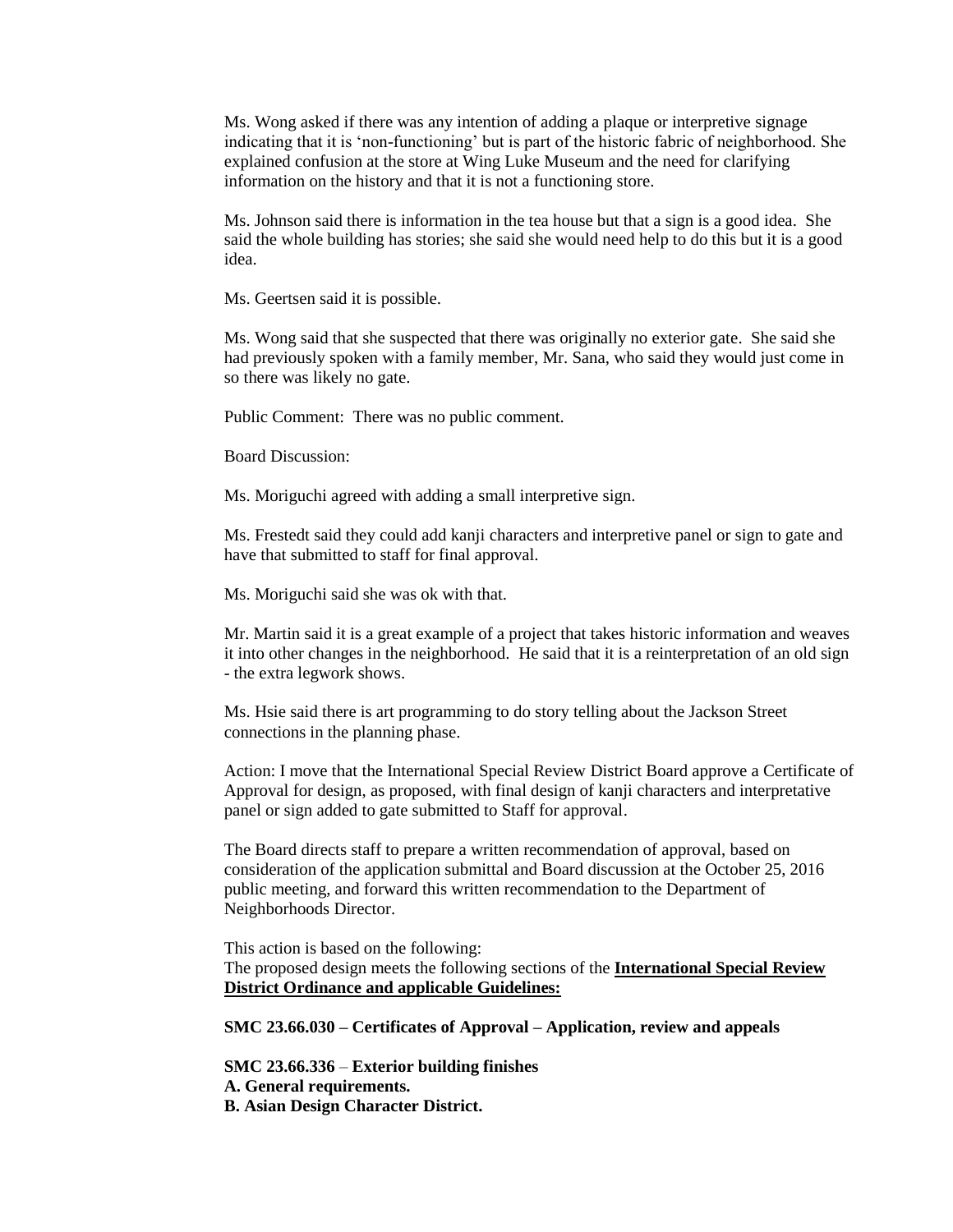## **Secretary of the Interior's Standards:**

**#1.** A property shall be used for its historic purpose or be placed in a new use that requires minimal change to the defining characteristics of the building and its site and environment.

**#2.** The historic character of a property shall be retained and preserved. The removal of historic materials or alteration of features and spaces that characterize a property shall be avoided.

**#6.** Deteriorated historic features shall be repaired rather than replaced. Where the severity of deterioration requires replacement of a distinctive feature, the new feature shall match the old in design, color, texture, and other visual qualities and, where possible, materials. Replacement of missing features shall be substantiated by documentary, physical, or pictorial evidence.

**#10.** New additions and adjacent or related new construction shall be undertaken in such a manner that if removed in the future, the essential form and integrity of the historic property and its environment would be unimpaired.

MM/SC/MW/HS 5:0:0 Motion carried.

102516.24 Right-of-Way at  $6<sup>th</sup>$  Ave. S. and S. Main St. *Applicant:* Jinny Green, SDOT

> Ms. Frestedt explained the proposed construction of two ASA curb ramps and revisions to existing brick paver configuration on the north side of the intersection of 6th Ave. S. & S. Main St. Exhibits included photographs, plans and samples.

Jinny Green, SDOT, explained that this intersection was noted in an ongoing ADA lawsuit. She said that there is no ADA access on the east/west crossing. She said that accessibility will be improved – the existing ramp is too steep; it will improve slope, add yellow tactile pad. She went over two design options for the ramps and pavers. Option 2 was preferred since it will maintain continuity of the pavers at the intersection. She said that all brick will be replaced and it will look better with a more uniform appearance. She said they will use the same brick as used at S. Jackson Street nearby.

Ms. Frestedt asked if they will use the three-color pattern.

Ms. Green said they will use a variation that matches. She said they hope to do this by the end of the year. She said construction will take one – two weeks weather permitting. She said they will close the sidewalk and provide a detour. She said that parking will be impacted during the work.

Public Comment: There was no public comment.

Board Discussion:

Ms. Moriguchi preferred Option 2. She agreed that safety and a better curb ramp is a priority and the aesthetic of matching the brick is a nice second.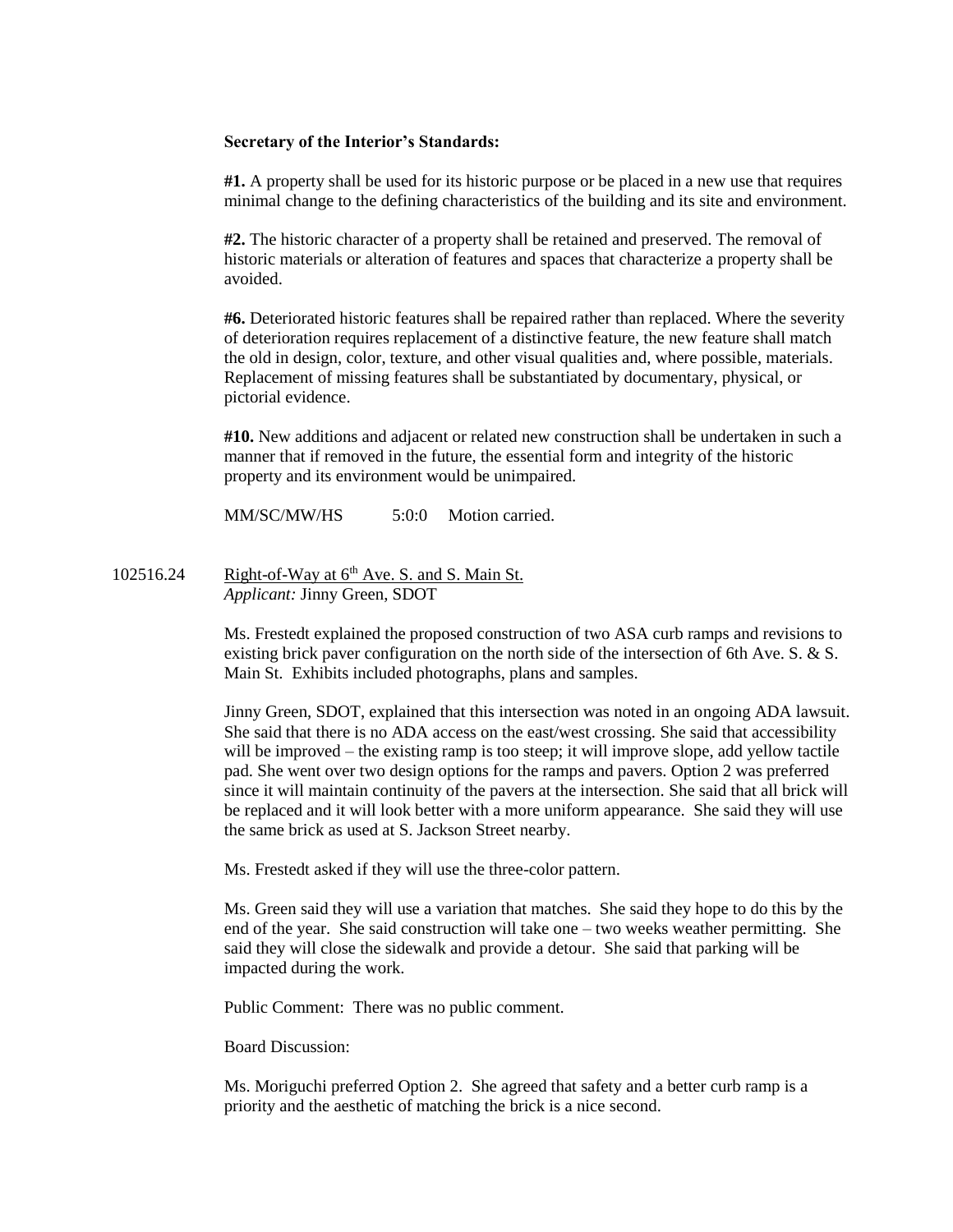Action: I move that the International Special Review District Board recommend approval of a Certificate of Approval for Street Use in the intersection of 6th Ave. S. & S. Main St., Option 2.

The Board directs staff to prepare a written recommendation of approval, based on consideration of the application submittal and Board discussion at the October 25, 2016 public meeting, and forward this written recommendation to the Department of Neighborhoods Director.

This action is based on the **following applicable sections of the International Special Review District Ordinance and Design Guidelines:**

**SMC 23.66.302 – International Special Review District goals and objectives SMC 23.66.334- Streets and sidewalks Secretary of Interior's Standard #9 & #10**

MM/SC/HS/TM 5:0:0 Motion carried.

102516.25 West side of  $10^{th}$  Ave. S. & S. Weller St. (I-5 Right-of-Way) *Applicant:* J. Scott Honodel, WA State Dept. of Ecology

> Ms. Frestedt explained the request for retroactive approval for construction and use of a single-story air quality monitoring shelter in the I-5 right-of-way. The exterior is painted "Sierra Tan". Request includes installation of a black coated chain link fence surrounding the station and construction of a curb cut and landscaping near the site. Exhibits included photographs, plans and samples. This site is located east of I-5 outside of the Asian Design Character District, in the I-5 right-of-way. WSDOT determined that the project met the terms of exception for NHPA Section 106 review under due to its location, pursuant to 36 CFR 800.14(b)(l). A "Determination of No Effect" was issued February 5, 2013.

Applicant Comment:

Scott Honodel, WA State Department of Ecology, presented via PowerPoint (report in DON file). He apologized for the pre-approval installation and explained the federally required program to monitor air quality along freeway. He said this is one of 50 similar structures located nationwide. He said that the EPA collects data and makes is publically available. He said the deadline to have the Seattle site up and running was January 2014. He said that due to the size and cost of the project it's considered as "Public Works" project. This required the Dept. of Enterprise Services to be the contractor. The Dept. of Ecology role was to install the shelter.

Mr. Honodel explained the specific siting requirements and noted that limited locations met them. He explained there are no plans to remove it or expand the facility. He went over coordination on this public works project. He said they will provide ground maintenance, and have secured a graffiti removal contract. He said they put concertina wire on top of the fence to secure the site. He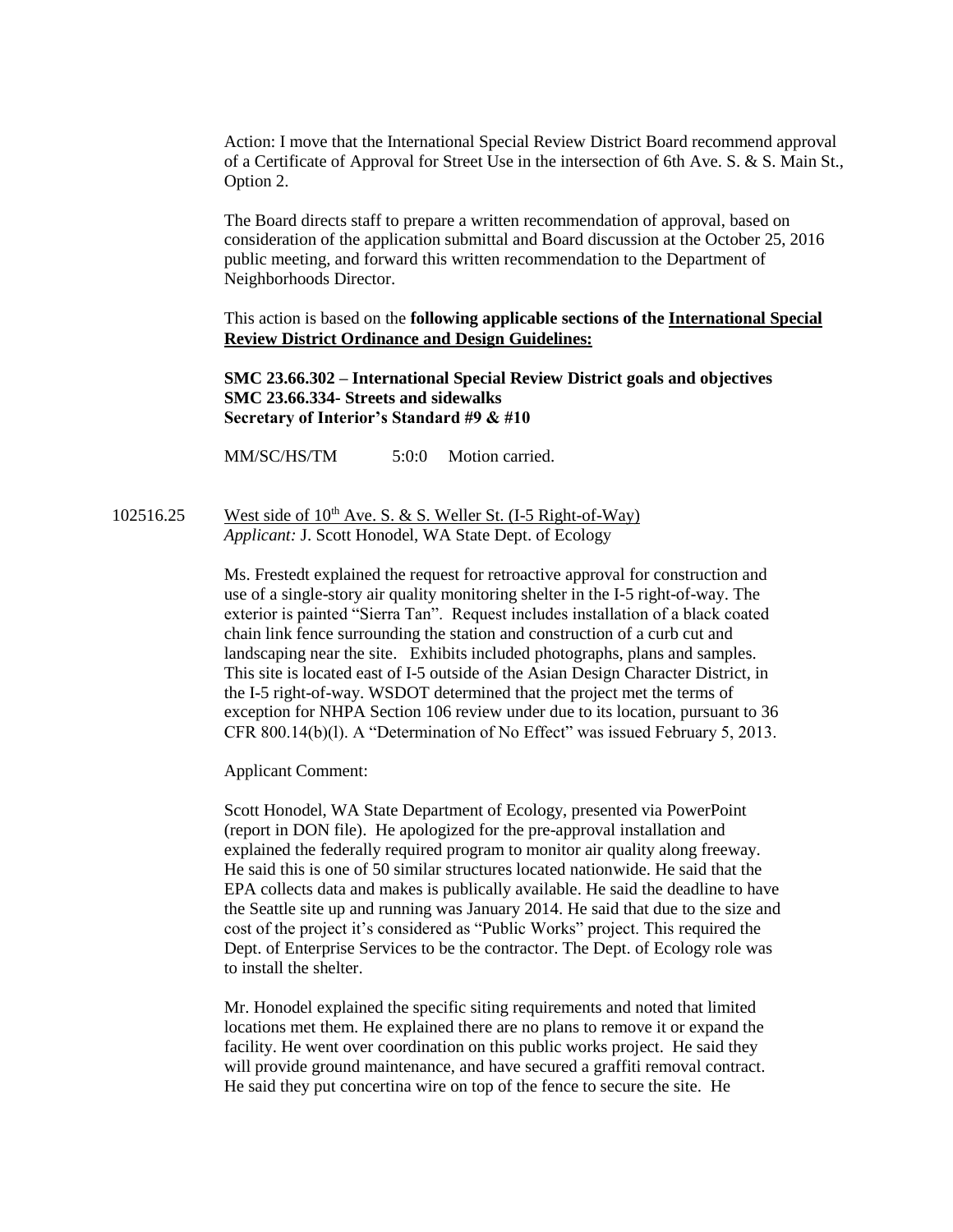explained they added a drop-curb, vinyl-coated chain link fence with gate, a man gate, and weather tower / wind direction sensor.

Ms. Frestedt noted that there is also a small air monitor sited on top of the Jackson Building; it is not visible from the right-of-way and was administratively approved.

Ms. Moriguchi asked about the sidewalk and the gravel area.

Mr. Honodel said that the sidewalk dead ends there and the gravel area is for parking to get the car off the street when needed. Responding to clarifying questions, he said the parking area was approved and noted that it is a gray area jurisdiction-wise. He said the bulk of ownership of the site is WSDOT.

Ms. Frestedt noted that there is very little code direction in SMC 23.66 for this.

Mr. Honodel said that the person who did this project picked out the colors and he thought the neutral tones would work here.

Ms. Hsie said that if the project had come before board, the Board would have considered color and fencing options and alternatives to the shiny railing prior to installation.

Ms. Moriguchi said the board doesn't typically review this style of scientific, functional buildings. She said that the board would have considered how the building's use relates to the design and the neighborhood. She said the function is needed but it is important to let the neighborhood know what is taking place here. She asked if there is a website the community could access. She said it's important to be mindful of the location.

Mr. Honodel said there is and that people can view real time information on the web; he could add signage indicating such.

Ms. Frestedt explained the proposed temple across the street and there will be more visibility of this structure once the temple is constructed. She said that signage is a way to address questions about the site.

Ms. Hsie supported approval at this site because it is doing what needs to be done and is important. She said that it is not excused from being part of the community and signage is important. She said future installations must take into consideration that streetscape is important here and structures and finishes are important.

Ms. Moriguchi agreed. She noted the challenge in determining who owns what, public versus private and noted that it is an odd site.

Mr. Martin said it is an odd location; it is WSDOT property right next to freeway which creates flexibility in consideration about what is allowed here. He said informational signage is needed.

Public Comment: There was no public comment.